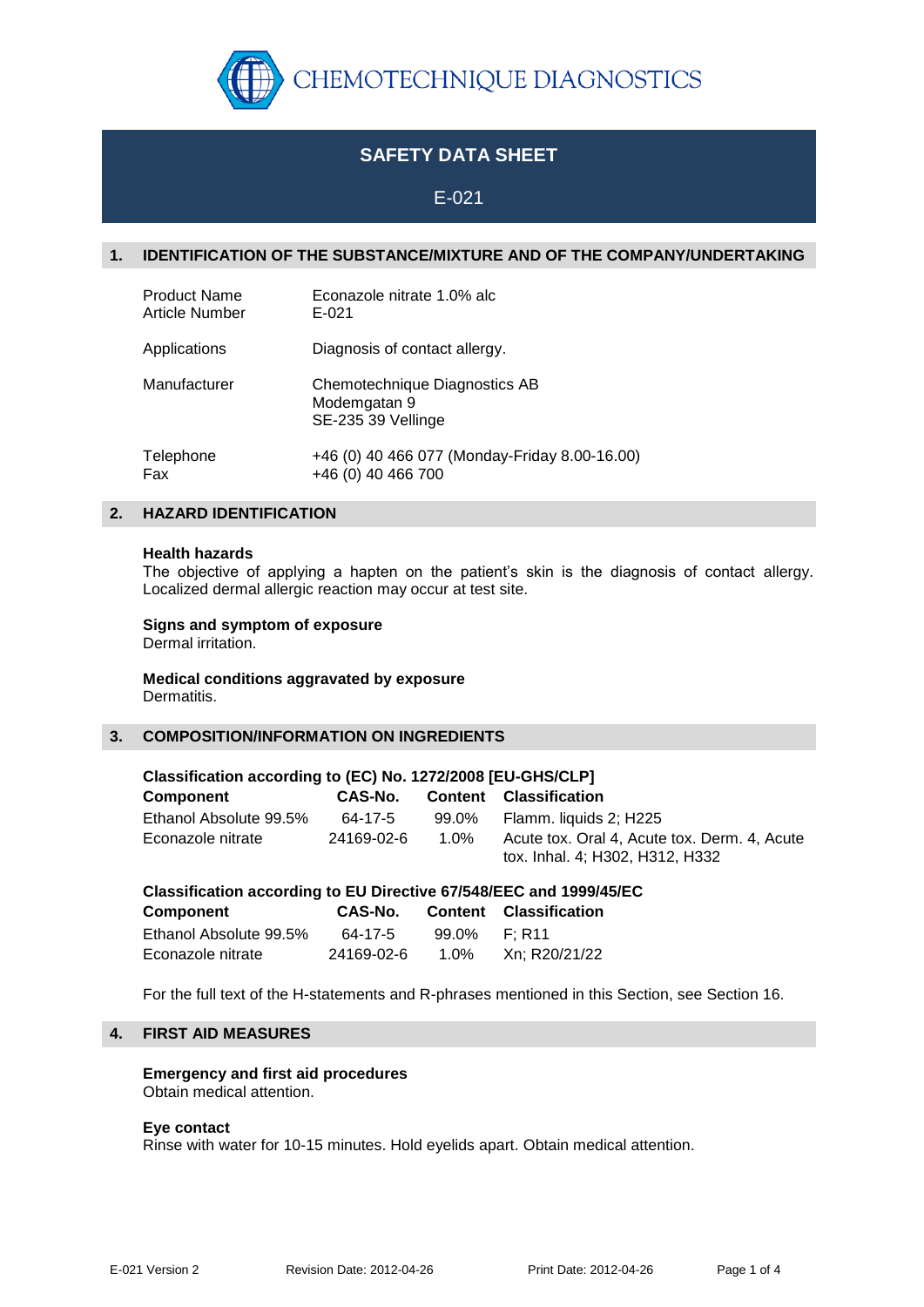

## **5. FIRE-FIGHTING MEASURES\***

#### **Suitable extinguish media**

Water spray, foam, dry powder or  $CO<sub>2</sub>$  powder

#### **Fire- and explosion risks**

Very flammable. Vapors can form explosive mixtures with air. The vapors are heavier than air and can spread along the ground.

#### **Fire extinguishing methods**

Containers in the vicinity of the fire should be moved or cooled down with water. Wear selfcontained respiratory protected device and fully protected suit at fire-fighting.

\*Data is shown for Ethanol Absolute only

# **6. ACCIDENTAL RELEASES MEASURES**

### **General**

Remove all ignition sources and take measures to ensure there is no static electricity. Contain and place in a closed container.

#### **Environmental measures**

Keep out of sewers. Small spill can be wiped up with cloth or similar materials.

## **7. HANDLING AND STORAGE**

#### **Precautions to be taken in handling and storage**

Store dark at 5-8°C. Avoid extended exposure to sunlight. Store in a well-sealed container. FOR EXTERNAL USE ONLY.

### **8. EXPOSURE CONTROLS/PERSONAL PROTECTION**

#### **Respiratory protection** Not required.

**Ventilation** Local exhaust.

**Protective gloves** Disposal gloves.

#### **Eye protection**

Not required with normal use.

#### **Work/Hygienic practices**

Wash hands after each use.

#### **9. PHYSICAL AND CHEMICAL PROPERTIES**

| Appearance |  |
|------------|--|
| Odour      |  |

Transparent, Colorless Liquid Fragrance

| Relative density* | $0.79$ g/cm <sup>3</sup> |
|-------------------|--------------------------|
| Boiling point*    | $78.5^{\circ}$ C         |
| Flash point*      | 12 $\circ$ C             |
| Explosion limit*  | 3.5-15 (vol-%)           |
| Vapour pressure*  | 5.9 kPa                  |
|                   |                          |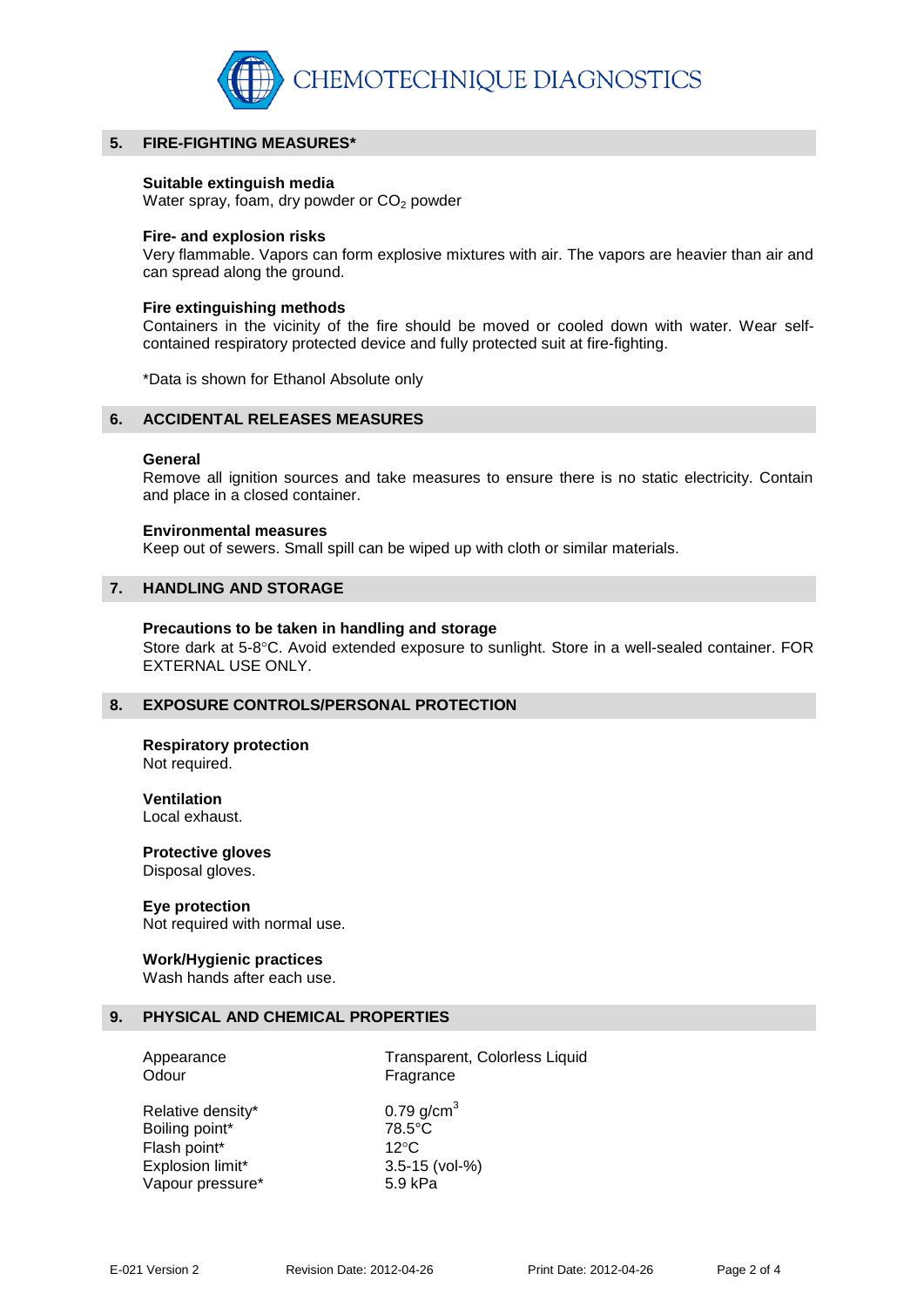

\*Data is shown for Ethanol Absolute only

# **10. STABILITY AND REACTIVITY**

#### **Incompability**

Avoid exposure to heat and strong oxidizing agents.

#### **Stability**

Stable at recommended storage conditions.

# **Hazardous polymerization**

Will not occur.

# **11. TOXICOLOGICAL INFORMATION**

No data available.

## **12. ECOLOGICAL INFORMATION**

No data available.

## **13. DISPOSAL CONSIDERATIONS**

#### **Waste disposal method**

Comply with federal, state/provincial and local regulation.

# **14. TRANSPORT INFORMATION**

Not dangerous goods.

# **15. REGULATORY INFORMATION**

The classification is according to the latest editions of the EU lists, and extended by company and literature data.

#### **16. OTHER INFORMATION**

#### **Text of H-statements and R-phrases mentioned in Section 3**

| Acute tox. Oral 4   | Acute toxicity, Oral (Category 4)                            |
|---------------------|--------------------------------------------------------------|
| Acute tox. Derm. 4  | Acute toxicity, Dermal (Category 4)                          |
| Acute tox. Inhal. 4 | Acute toxicity, Inhalation (Category 4)                      |
| Flamm. liquids 2    | Flammable liquids (Category 2)                               |
| H225                | Highly flammable liquid and vapour                           |
| H302                | Harmful if swallowed                                         |
| H312                | Harmful in contact with skin                                 |
| H332                | Harmful if inhaled                                           |
| F.                  | Flammable                                                    |
| Хn                  | Harmful                                                      |
| R <sub>11</sub>     | Highly flammable                                             |
| R20/21/22           | Harmful by inhalation, in contact with skin and if swallowed |
|                     |                                                              |

Pharmaceutical quality of tested hapten is confirmed by Chemotechnique Diagnostics according to validated analytical methods. Hapten passed test according to GMP standards.